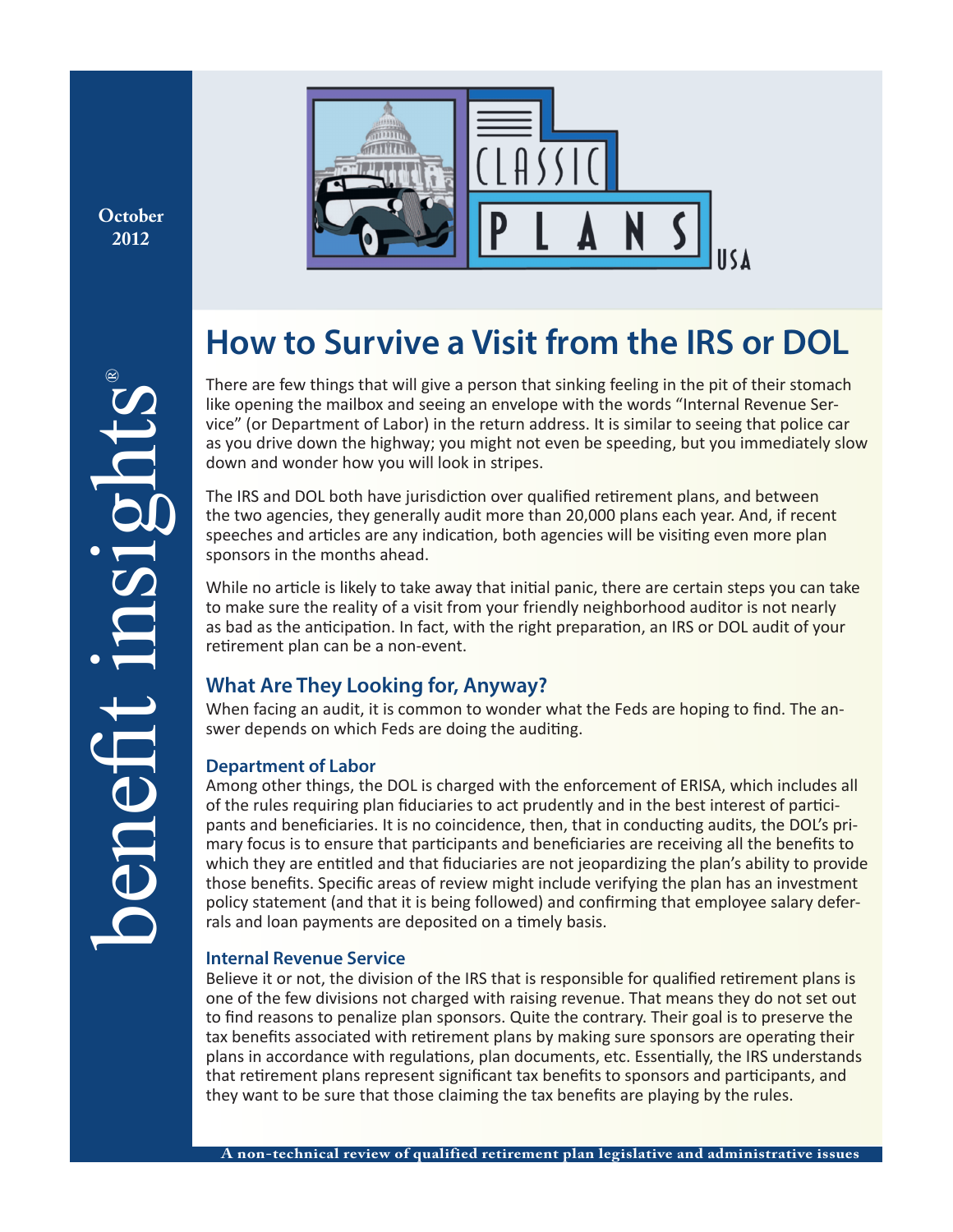## **Why Me?**

It is a common misconception that if the government comes knocking, there was a complaint, evidence of wrong-doing or something else that must have initiated the visit. While both IRS and DOL take participant complaints very seriously and sometimes do initiate investigations because of them, many plan audits are semi-random in nature.

The selection process is not quite as random as putting a bunch of Forms 5500 in a spinning barrel and pulling out the winning entries; rather, the agencies identify certain issues or characteristics and then query the Form 5500 database to find plans that fit those criteria. Then, they randomly sample that population to determine which plans they will audit.

As an example, several years ago, the IRS was concerned about plan investments in real estate, so they were able to narrow their focus to the affected plans by reviewing Form 5500 data.

The DOL has an ongoing, national enforcement project related to the timely deposit of employee contributions. One way they may target plans is to review Form 5500 to determine if receivables related to salary deferrals are disproportionately high based on the total employee contributions for the year.

## **What Should You Do When You Receive an Audit Notice?**

This next statement might win the obvious award, but if you are the proud recipient of an audit notice, do not ignore it. The notices generally include a proposed schedule for the audit as well as a laundry list of document requests and the contact information for the examiner. Auditors are generally pretty reasonable people who understand scheduling challenges. If you have a conflict or do not believe you can gather all of the requested information in time, they are usually willing to reschedule within reason as long as they have some lead-time.

However, before you contact the auditor, your first call should be to the provider who assists you with plan compliance matters such as your TPA. If you have worked with that service provider for a few years, they probably have much of the information the auditor requests. Given the volume of documents involved, the TPA will likely need some time to compile all of the information, and they will welcome as much advance notice as you can provide.

At that point, it is also useful to work with your providers to conduct a pre-audit. This process involves reviewing plan records and operations for the years the auditor will be examining. Retirement plans are complex beasts, and despite best efforts, mistakes do happen. To the extent you are able to identify mistakes and take corrective action before the audit begins, the more likely you are to minimize any penalties that might otherwise be assessed. Certain types of mistakes can be completely self-corrected even when a plan is under examination.

## **What Should You Do on the Big Day?**

It is common for auditors to want to stop by your place of business as part of their examination. Sometimes, they simply want to confirm that there aren't hundreds of employees working on your factory floor despite the fact that your Form 5500 says you only have 20 participants. Other times, they will conduct a significant portion of their document review over several days in your office. Either way, it is advisable to coordinate the length of the visit in advance.

#### **Be Organized**

One of the most important things you can do to expedite the review process is to have all of the requested documents neatly organized. Often times, the document request lists items

 $21$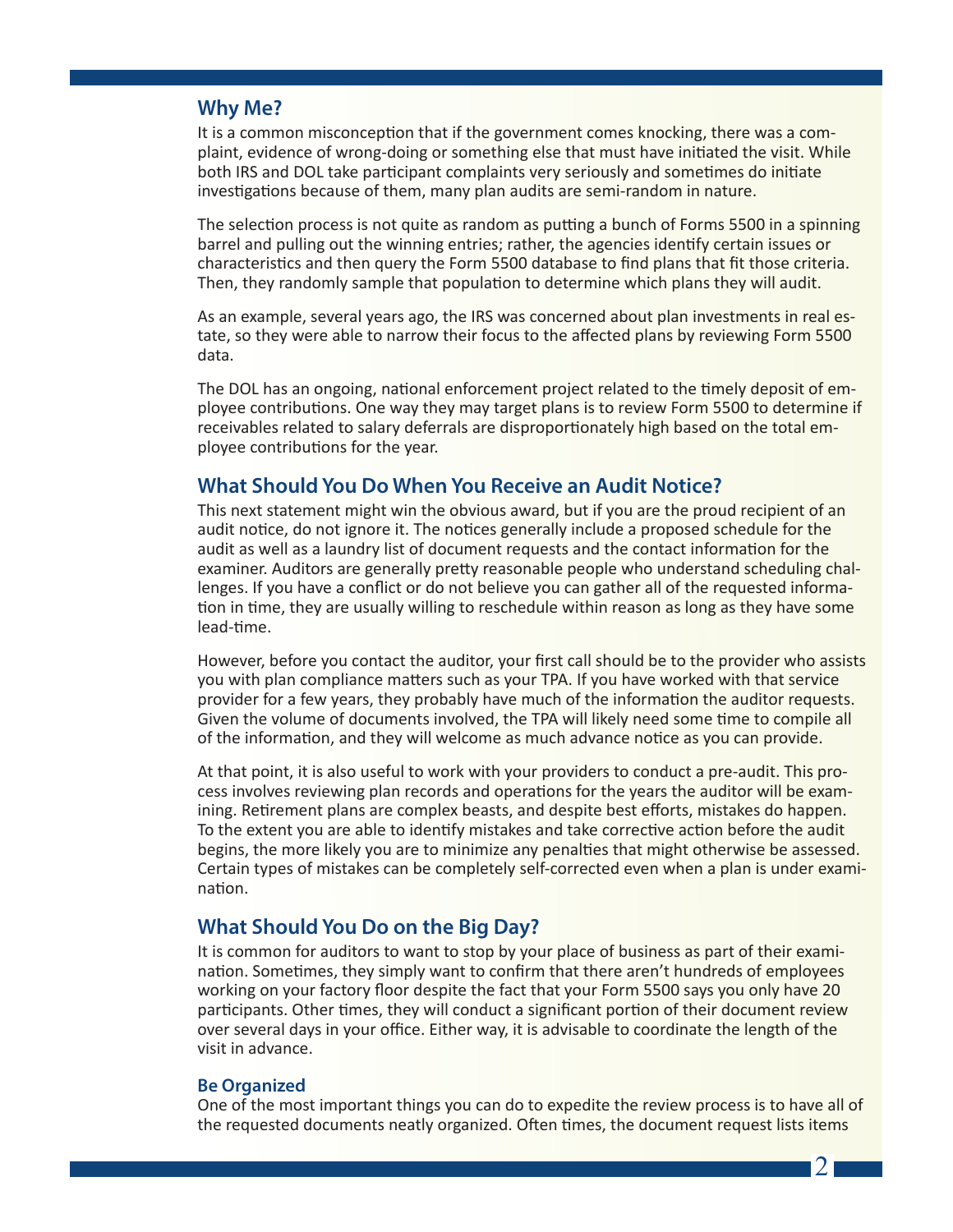in the same or similar order that the auditor will review them. Consider using sticky notes, labels or tabs to arrange everything in that same order to facilitate a more streamlined review. In short, make it easy for the auditor to find the requested information quickly so that he or she can move on to the next item on the list.

#### **Be Helpful**

While the rule of thumb is not to provide extraneous information that has not been requested, it is important to be cooperative and helpful. For example, if the auditor asks to see information about a specific participant, try to identify the exact page rather than handing the auditor a 300-page report and wishing him or her good luck.

#### **Be Judicious**

While it is certainly advisable to extend some common courtesy, keep in mind that an auditor is still an auditor with an obligation to take action if he or she identifies errors. As a result, it is a good idea to exercise discretion in determining the internal personnel that work with the auditor. An accounting clerk who is not familiar with rules related to 401(k) plans may not think it is a big deal to mention a payroll error that caused several late deferral deposits, but an auditor will certainly think it is.

#### **Be Confident…but Respectful**

The IRS and DOL agents that audit plans have varying degrees of experience and knowledge. Not every agent is going to be well-versed in the myriad rules and regulations that govern retirement plans. There are instances in which an auditor may challenge something that is perfectly legitimate.

Consider this example. There was an agent reviewing a 401(k) plan that used the so-called otherwise excludable rule to disregard certain short-service employees from its nondiscrimination testing. The auditor was not familiar with that rule and challenged the test results even though they were correct. In that circumstance, it was necessary to confidently point the agent to the Code section that authorized the testing method; however, it was equally necessary to do it in a helpful, non-confrontational manner rather than disparaging his or her lack of knowledge of that rule.

#### **Be Willing to Ask for Help**

Anyone who does not have experience working with an auditor should think twice about representing him or herself. Not only is it prudent to seek counsel from plan service providers before the audit, it is wise to seek their assistance throughout the audit.

## **What Can You Do before You Get an Audit Notice?**

As the saying goes, an ounce of prevention is worth a pound of cure, and that is especially true with retirement plan maintenance. Conducting self-audits at regular intervals can highlight oversights or procedures that may need to be updated and allows you to address your findings without the pressure of an upcoming audit.

The IRS and DOL publish information about their enforcement initiatives on their websites:

[www.irs.gov/Retirement-Plans/Examinations-and-Enforcement-1](http://www.irs.gov/Retirement-Plans/Examinations-and-Enforcement-1)

[www.dol.gov/ebsa/erisa\\_enforcement.html](www.dol.gov/ebsa/erisa_enforcement.html)

The websites also include a wealth of information about steps you can take to identify and correct mistakes before the government comes knocking. Resources include plan compliance checklists that focus on the most common compliance errors.

3